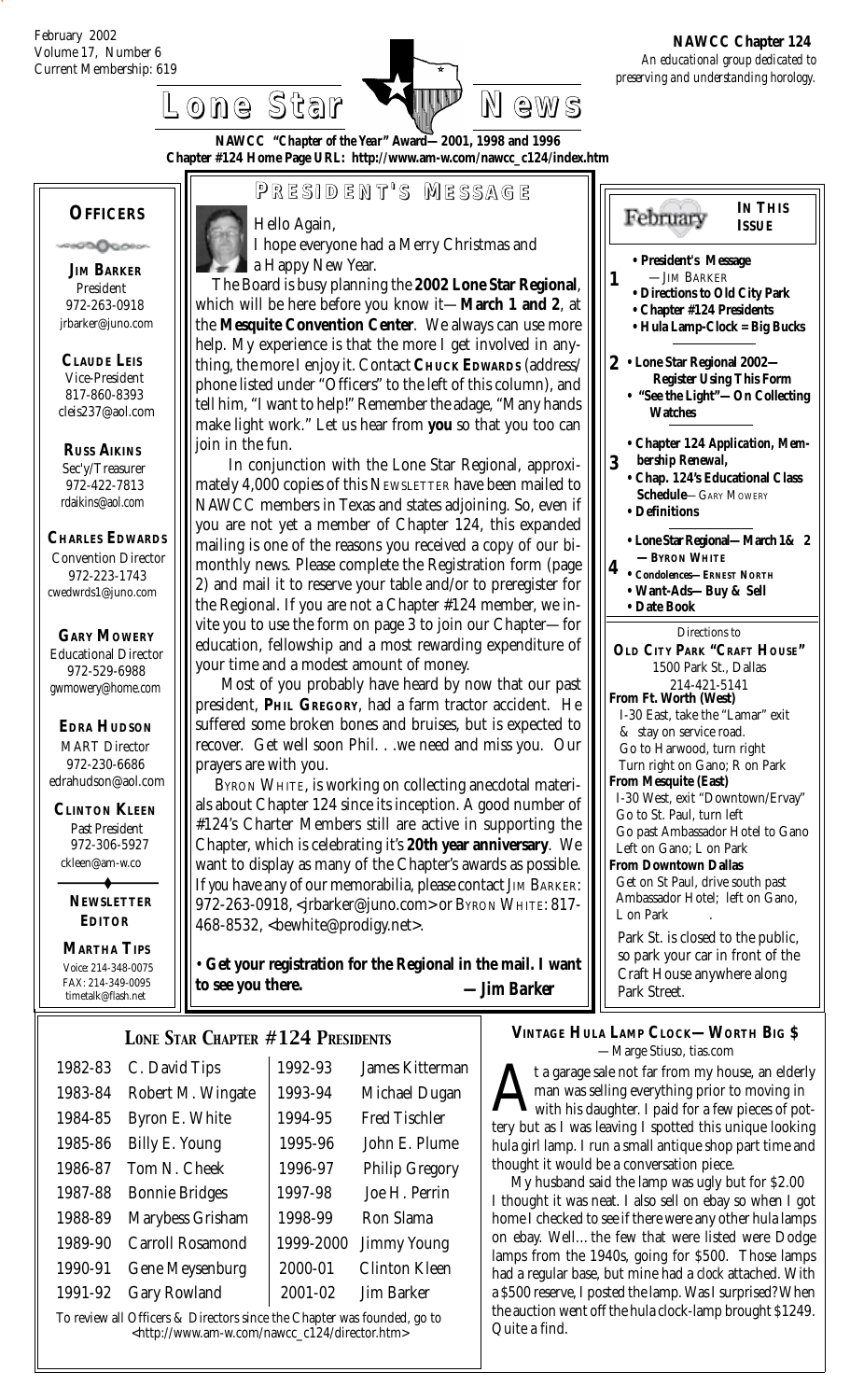| <b>2002 LONE STAR REGIONAL</b><br>Friday, March 1 <sup>st</sup> & Saturday, March 2 <sup>nd</sup>                                                                                                                                                                                                                                                                                                                                                                                                                                                                                                                                                                                                                                                                                                                                                              |                                                                                                                                                                                                                                                                                                                                                                                                             |
|----------------------------------------------------------------------------------------------------------------------------------------------------------------------------------------------------------------------------------------------------------------------------------------------------------------------------------------------------------------------------------------------------------------------------------------------------------------------------------------------------------------------------------------------------------------------------------------------------------------------------------------------------------------------------------------------------------------------------------------------------------------------------------------------------------------------------------------------------------------|-------------------------------------------------------------------------------------------------------------------------------------------------------------------------------------------------------------------------------------------------------------------------------------------------------------------------------------------------------------------------------------------------------------|
| <b>Mesquite Convention Center</b><br>1700 Rodeo Drive, Mesquite, Texas                                                                                                                                                                                                                                                                                                                                                                                                                                                                                                                                                                                                                                                                                                                                                                                         |                                                                                                                                                                                                                                                                                                                                                                                                             |
| www.am-w.com/nawcc_c124/index.htm<br><b>Hosted by Lone Star Chapter #124</b><br>CoHosted by:<br>Check our WebSite:<br>• Southwestern Chapter #15 • Five State Collectors Chapter 80<br>• San Jacinto Chapter #139<br><b>Regional Highlights: Biggest Mart in TEXAS. Outstanding</b><br>Educationals and Workshops, Over 30,000 Sq. ft. Mart Area.<br>Outstanding Lighting, Full 8ft. Long x 2 <sup>1/</sup> 2ft. Wide Mart Tables.<br>24 hour Professional Security. Free RV Parking (no hookup).<br><b>MESQUITE HOTEL/MOTELS: MENTION NAWCC FOR SPECIAL RATES!</b><br>• Hampton Inn (on site) 1 (972) 329.3100 Special \$69-79                                                                                                                                                                                                                                | <b>REGIONAL AGENDA</b><br>Friday March 1, 2002<br>7:30Unloading and Setup<br>Preregistration badge allows setup prior to registration.<br><b>Registration Opens</b><br>7:30<br>10:00 Mart & Exhibit Open<br>7:00<br><b>Mart and Exhibit Close</b><br>8:00<br><b>Auction Held in Mart Room</b><br><b>Saturday March 2, 2002</b><br>7:00Breakfast (Preregistration only)<br><b>Registration Opens</b><br>7:30 |
| • Super 8 Motel 1 (972) 289.5481 (no special rate) 0.4 mi. away<br>· Spanish Trails Inn 1 (972)226.9800 (no special rate) 0.8 mi. away<br>• Marriott Courtyard 1 (972) 681.3300 (no special rate) 4.0 mi. away<br>*** PRE-REGISTER NOW AND SAVE! ***                                                                                                                                                                                                                                                                                                                                                                                                                                                                                                                                                                                                           | Mart & Exhibit Open<br>8:00<br><b>Mart and Exhibit Close</b><br>1:00<br><b>SECURITY ENDS</b><br>1:30                                                                                                                                                                                                                                                                                                        |
| Registration \$25 at the door<br>For more information call Gene Meysenburg at (214) 328-1984 or email at gm1000@prodigy.net<br>Tables Reserved by Groups must be received in one envelope. All Pre-Registration received by Wednesday February 12, 2002 will be confirmed by mail and Refunds<br>will be granted up to March 1st! Tables must be set up and displayed in the Mart. Only Horological items may be Bought/Sold in Mart. No pets allowed except for guide<br>doge accompanying visually impaired persons. Only Members of NAWCC, their spouse and their children under 18 will be admitted to the Mart. NAWCC Members and<br>Officers are not responsible for any loss, damage, injury or tort during this Regional. NAWCC Regional Convention Rules will govern.<br>(BLOCK PRINT ALL ENTRIES, PLEASE. FOR ADDITIONAL SPACE USE A SEPARATE SHEET) |                                                                                                                                                                                                                                                                                                                                                                                                             |
|                                                                                                                                                                                                                                                                                                                                                                                                                                                                                                                                                                                                                                                                                                                                                                                                                                                                |                                                                                                                                                                                                                                                                                                                                                                                                             |
| ADDRESS<br>FIRST OR NICKNAME FOR BADGES (COMPUTER TO REGALIZE THE CONDUCT OF STATE CONDUCT OF STATE OR NET AND CONDUCT OF STATE OF STATE OF STATE OF STATE OF STATE OF STATE OF STATE OF STATE OF STATE OF STATE OF STATE OF STA<br>(Include Member, Spouse and Children)<br><b>QUANTITY</b><br>Mart Admission:NAWCC Member & Spouse for PreRegistration ______<br>Mart Admission: Member's Children under age 18 admitted free<br>Mart Table Registration (30 x 96) 8 ft. long table                                                                                                                                                                                                                                                                                                                                                                          | ZIP<br>ST<br><b>PRICE</b><br><b>TOTAL</b><br>@ \$20.00 ea<br>$-$ FREE $-$<br>0.00<br>@ \$35.00 ea                                                                                                                                                                                                                                                                                                           |
| Mart Admission for Saturday only: Member/Spouse<br><b>Check No.</b>                                                                                                                                                                                                                                                                                                                                                                                                                                                                                                                                                                                                                                                                                                                                                                                            | @ \$15.00 ea<br><b>Total</b>                                                                                                                                                                                                                                                                                                                                                                                |
| Payment in US Currency or Check Only<br>Make Checks Payable to "LONE STAR CHAPTER 124" & mail to Gene Meysenburg, 11028 Creekmere, Dallas TX 75218                                                                                                                                                                                                                                                                                                                                                                                                                                                                                                                                                                                                                                                                                                             |                                                                                                                                                                                                                                                                                                                                                                                                             |



 **ON COLLECTING WATCHES** [Ref: Sotheby's.com-Collecting Guides-Watches]

#### Some of the world's wealthiest folk

 have competed to own the "world's most complicated watch." James Packard, head of Packard Automobiles, and New York financier Henry Graves both coveted complications. Between 1900 - 1950, the two men commissioned various manufacturers to make dozens of such watches, although the first choice for both was Swiss maker *Patek Philippe*.

In 1916, a Patek watch with sixteen complications was made for Packard. In 1927, Patek made (for Packard) a superb watch with ten complications. Not to be outdone, Graves ordered Patek to make "the most complicated watch in the world" (or at least one that was more complex than Packard's). Designers and engineers at Patek Philippe spent the next five years researching, designing, testing and producing what today is called, simply, the "Graves" watch.

With more than 900 parts, the Graves' 24 aspects retained the world record for complications for more than 60 years. "Among the complications are measurements of solar time, a perpetual calendar (that does not need to be adjusted until 2100), and four separate chiming features."

More than doubling its pre-sale high estimate, this remarkable watch sold in December 1999 for \$11,002,500—its price remaining the highest ever paid for a timepiece sold at auction.

The 400-year history of wristwatches offers a wide variety of timepieces. Some collectors concentrate on certain makers, others on dial styles, while still others are intrigued with mechanical aspects of a watch's movement. What's your style?



Though not the most complex, this watch with 12 complications was made by Patek Philippe for Henry Graves. In 1999, it sold for \$640,500.

This view of the works for the Patek Philippe watch (above) hints at the level of technical skill required to manufacture watch of this caliber.

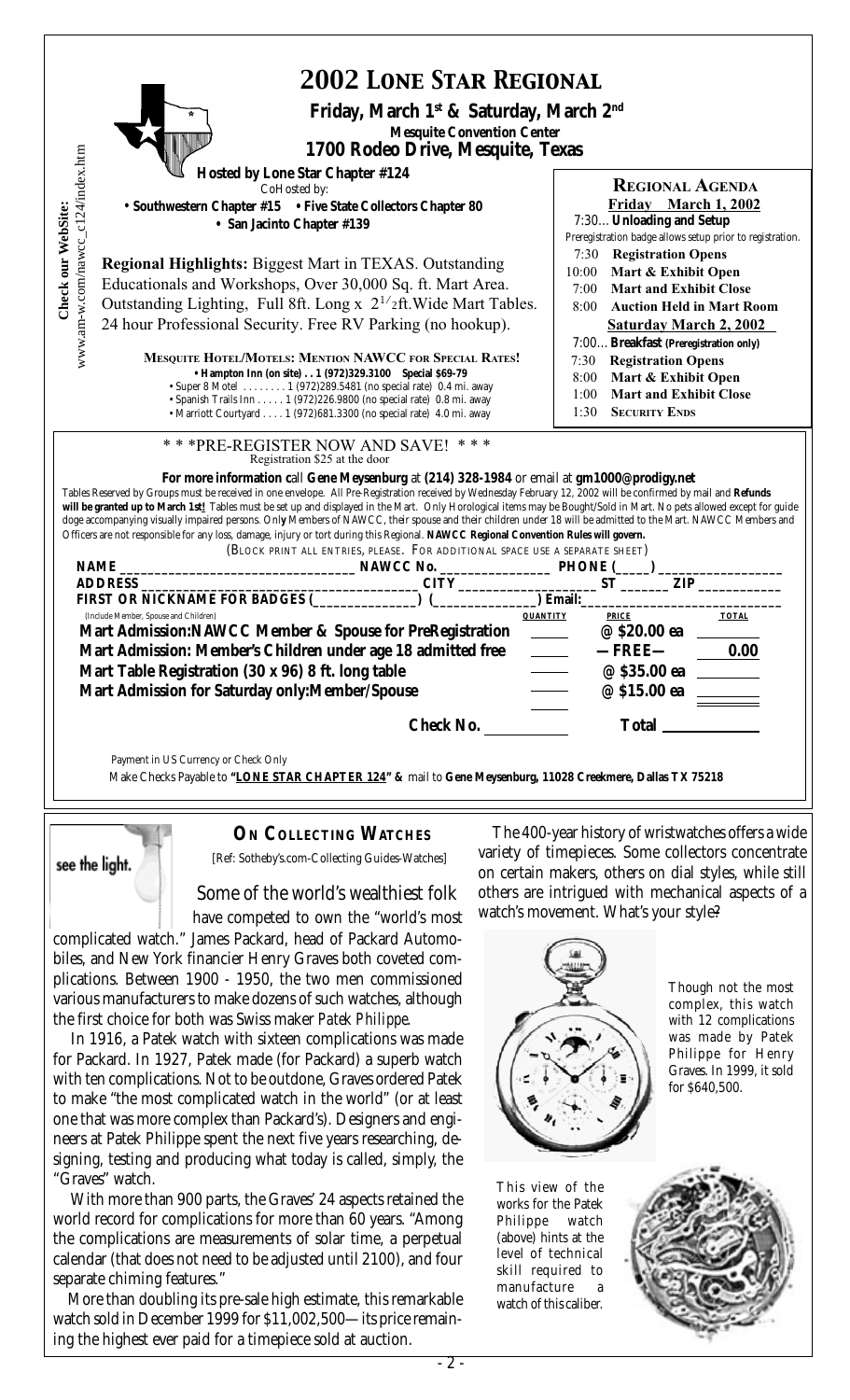|                                                             | An educational group dedicated to preserving and understanding horology.<br>Complete & send with applicable check made payable to LONE STAR CHAPTER #124<br>to GENE MEYSENBURG, 11028 Creekmere, Dallas TX 75218                                                                                                                                                                                                                                |             | New #124 Member<br>Check appropriate box:                   | Dues are \$10 per year.<br>Renew my membership ________ yrs $@$ \$10 = ______<br>Join/renew for 1 - 5 years |  |  |
|-------------------------------------------------------------|-------------------------------------------------------------------------------------------------------------------------------------------------------------------------------------------------------------------------------------------------------------------------------------------------------------------------------------------------------------------------------------------------------------------------------------------------|-------------|-------------------------------------------------------------|-------------------------------------------------------------------------------------------------------------|--|--|
|                                                             | To join Chapter #124, you must be an NAWCC member, or have applied for NAWCC membership. Have you applied for National<br>membership, but haven't gotten a membership number? Check here ___, [Date of your application/check to National<br>Please PRINT Mr_Mrs_Miss_Ms_(Please check appropriate blank.)                                                                                                                                      |             |                                                             |                                                                                                             |  |  |
|                                                             | $\label{eq:11} \text{NAME}\xspace = \xspace{5mm} \text{NAME} \xspace$                                                                                                                                                                                                                                                                                                                                                                           |             |                                                             |                                                                                                             |  |  |
| Early logo of Swiss watch-                                  |                                                                                                                                                                                                                                                                                                                                                                                                                                                 |             |                                                             |                                                                                                             |  |  |
| maker PATEK PHILIPPE,<br>Geneva. Small high quality         | $CITY$ $ZIP$                                                                                                                                                                                                                                                                                                                                                                                                                                    |             |                                                             |                                                                                                             |  |  |
| shop founded by Polish<br>Count Antoine Norbert             |                                                                                                                                                                                                                                                                                                                                                                                                                                                 |             |                                                             |                                                                                                             |  |  |
| Patek (1815-1894); joined<br>in 1845 by Adrian Philippe     |                                                                                                                                                                                                                                                                                                                                                                                                                                                 |             |                                                             |                                                                                                             |  |  |
| and Gostkowsky. Watch co.<br>still active in same location. |                                                                                                                                                                                                                                                                                                                                                                                                                                                 |             |                                                             |                                                                                                             |  |  |
| [Kochmann, 1992, p. 748.]                                   | $\begin{tabular}{ll} $\P$ NAME & \quad $\text{MWCC}~\text{\#} \quad $\text{MWCC}~\text{\#} \quad $\text{MWCC}~\text{\#} \quad $\text{MWCC}~\text{\#} \quad $\text{MWCC}~\text{\#} \quad $\text{MWCC}~\text{\#} \quad $\text{MWCC}~\text{\#} \quad $\text{MWCC}~\text{\#} \quad $\text{MWCC}~\text{\#} \quad $\text{MWCC}~\text{\#} \quad $\text{MWCC}~\text{\#} \quad $\text{MWCC}~\text{\#} \quad $\text{MWCC}~\text{\#} \quad $\text{MWCC}~\$ |             |                                                             |                                                                                                             |  |  |
|                                                             |                                                                                                                                                                                                                                                                                                                                                                                                                                                 |             |                                                             | 02/02                                                                                                       |  |  |
|                                                             | <b>EDUCATIONAL CLASSES-2002</b>                                                                                                                                                                                                                                                                                                                                                                                                                 |             |                                                             |                                                                                                             |  |  |
|                                                             | by GARY MOWERY                                                                                                                                                                                                                                                                                                                                                                                                                                  |             |                                                             |                                                                                                             |  |  |
|                                                             | <b>Remember:</b> To minimize cancellation fees for scheduled classrooms we <i>must</i> determine at least two weeks before a class                                                                                                                                                                                                                                                                                                              |             |                                                             |                                                                                                             |  |  |
|                                                             | startsif enough students want the class. Because of this "The cutoff date to register for a class is two weeks prior to class                                                                                                                                                                                                                                                                                                                   |             |                                                             |                                                                                                             |  |  |
|                                                             | start date." To be registered, YOU must observe these deadlines [mail your check] at least two weeks prior to startup for                                                                                                                                                                                                                                                                                                                       |             |                                                             |                                                                                                             |  |  |
|                                                             | each class selected! Even if you have expressed interest at the Regional or to an instructor, you must send in a check!                                                                                                                                                                                                                                                                                                                         |             |                                                             |                                                                                                             |  |  |
|                                                             | Gall your local instructor (FRED TISCHLER, PHIL GREGORY, from out-of-town [JOHN HUBBY, the SPIVEYS, DICK                                                                                                                                                                                                                                                                                                                                        |             |                                                             |                                                                                                             |  |  |
|                                                             | RON VAN NESS, RUSS AIKINS) to register for a scheduled class.                                                                                                                                                                                                                                                                                                                                                                                   |             | MICHAEL and KENT DICKERSON], should call GARY MOW-          |                                                                                                             |  |  |
| Send your class payment to him; each will furnish appropri- |                                                                                                                                                                                                                                                                                                                                                                                                                                                 |             |                                                             |                                                                                                             |  |  |
|                                                             |                                                                                                                                                                                                                                                                                                                                                                                                                                                 |             |                                                             |                                                                                                             |  |  |
|                                                             | ate information on his individual upcoming class. Alterna-                                                                                                                                                                                                                                                                                                                                                                                      |             | and furnish class particulars for instructors residing out- |                                                                                                             |  |  |
|                                                             | tively, students for classes for which instructors come                                                                                                                                                                                                                                                                                                                                                                                         |             | side the Metroplex. Please follow this procedure.           |                                                                                                             |  |  |
|                                                             | NOTICE: The Kitchen Clock Repair 100 class taught at Old City Park covers funda-                                                                                                                                                                                                                                                                                                                                                                |             |                                                             |                                                                                                             |  |  |
|                                                             | mentals of American brass clock movement repair. The Educational Committee needs                                                                                                                                                                                                                                                                                                                                                                |             |                                                             |                                                                                                             |  |  |
|                                                             | American 8-day open spring clock works (complete movements) for helping teach                                                                                                                                                                                                                                                                                                                                                                   |             |                                                             |                                                                                                             |  |  |
|                                                             | repair techniques during the "100" class. If you have one or more spare movements<br>you are willing to donate, please call RON VAN NESS at 972-393-1361.                                                                                                                                                                                                                                                                                       |             |                                                             |                                                                                                             |  |  |
|                                                             |                                                                                                                                                                                                                                                                                                                                                                                                                                                 |             |                                                             |                                                                                                             |  |  |
| <b>DATE</b>                                                 | CHAPTER 124-JANUARY-JULY 2002 EDUCATIONAL SCHEDULE AT OLD CITY PARK, DALLAS<br><b>CLASS</b>                                                                                                                                                                                                                                                                                                                                                     | <b>COST</b> |                                                             | <b>INSTRUCTOR</b>                                                                                           |  |  |
|                                                             |                                                                                                                                                                                                                                                                                                                                                                                                                                                 |             |                                                             |                                                                                                             |  |  |
| • 19 January                                                | <b>Jewelers Lathe 1</b>                                                                                                                                                                                                                                                                                                                                                                                                                         | \$25        | Russ Aikins, 972-422-7813                                   |                                                                                                             |  |  |
| $\bullet$ 26, 27 January                                    | <b>Clock Repair 300</b>                                                                                                                                                                                                                                                                                                                                                                                                                         | <b>\$50</b> |                                                             | Fred Tischler, 972-612-0712                                                                                 |  |  |
| 2, 3 February                                               |                                                                                                                                                                                                                                                                                                                                                                                                                                                 |             |                                                             |                                                                                                             |  |  |
| • 9, 10, 23, 24 February                                    | <b>Clock Repair 100</b>                                                                                                                                                                                                                                                                                                                                                                                                                         | \$50        |                                                             | Ron Van Ness, 972-393-1361                                                                                  |  |  |
| $\bullet$ 9, 23 March                                       | <b>Plain Dial Painting</b>                                                                                                                                                                                                                                                                                                                                                                                                                      | \$25        | Phil Gregory, 972-717-4021                                  |                                                                                                             |  |  |
| • 6 April                                                   | Jeweler's Lathe 2                                                                                                                                                                                                                                                                                                                                                                                                                               | \$25        | <b>Russ Aikins, 972-422-7813</b>                            |                                                                                                             |  |  |
| • 20, 21, 27, 28 April                                      | <b>Platform Escapement 600</b>                                                                                                                                                                                                                                                                                                                                                                                                                  | \$50        |                                                             | Fred Tischler, 972-612-0712                                                                                 |  |  |
| $\bullet$ 4, 5 May                                          | <b>Statue Repair</b>                                                                                                                                                                                                                                                                                                                                                                                                                            | \$25        | Dick Michael To register, call                              |                                                                                                             |  |  |
|                                                             |                                                                                                                                                                                                                                                                                                                                                                                                                                                 |             |                                                             | Gary Mowery, 972-529-6988                                                                                   |  |  |
| • 18, 19 May                                                | <b>Veneer Repair</b>                                                                                                                                                                                                                                                                                                                                                                                                                            | \$25        |                                                             | Jim and Bonita Spivey Register                                                                              |  |  |
|                                                             |                                                                                                                                                                                                                                                                                                                                                                                                                                                 |             |                                                             |                                                                                                             |  |  |
| $\bullet$ 25 May                                            | <b>Clock Repair Troubleshooting</b>                                                                                                                                                                                                                                                                                                                                                                                                             | \$25        |                                                             | Fred Tischler, 972-612-0712                                                                                 |  |  |
| $\bullet$ 22 June                                           | Lathe Class (Type TBD)                                                                                                                                                                                                                                                                                                                                                                                                                          | \$25        | <b>Russ Aikins, 972-422-7813</b>                            | ERY, 972-529-6988 to register. Gary will collect payment<br>with Gary Mowery, 972-529-6988                  |  |  |

## *Definitions*

 **• 13, 14, 20, 21 July Clock Repair 200 \$50 Ron Van Ness, 972-393-1361**

**jiffy,** n. an actual unit of time for1/100th of a second.

**a•larm clock,** n. a device for waking up people who don't have small children.